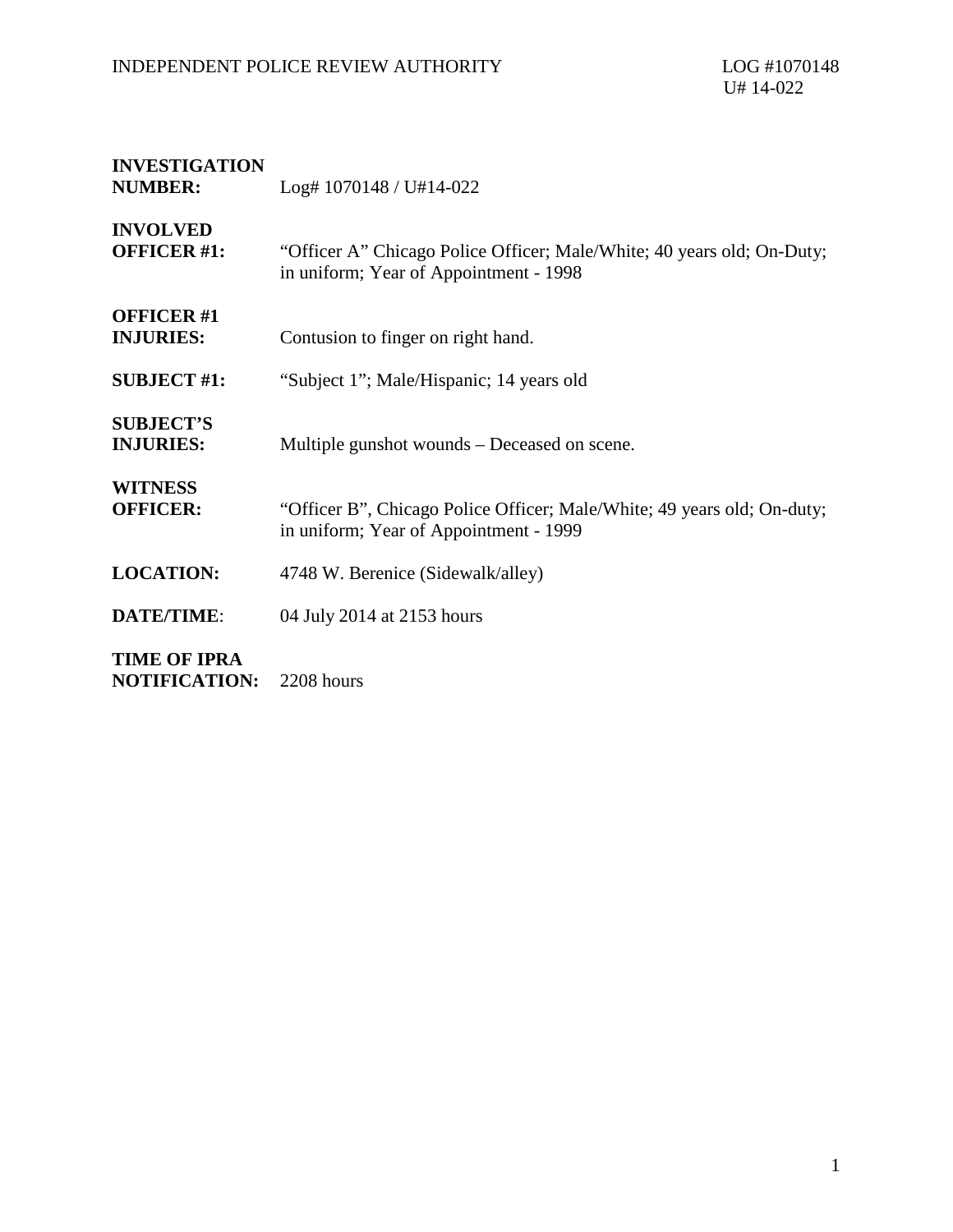## **SUMMARY OF INCIDENT:**

On 04 July 2014, at approximately 2153 hours, Officers A and B, while on patrol, observed a Hispanic male, later identified as Subject 1, walking in traffic while clutching an object on/near his right side. Officer B gave Subject 1 verbal commands to show his hands and to stop, which were ignored. Officer B then made a u-turn, while continuing to give Subject 1 verbal commands. Officer A exited the vehicle and gave Subject 1 further verbal commands, which were also ignored. Subject 1 then fled eastbound on the north sidewalk of Berenice Avenue from Cicero Avenue, with Officer A in pursuit on foot and Officer B in pursuit by vehicle. Officer A reported that Subject 1 turned toward him while raising a large firearm. Officer A discharged one round from his firearm. Subject 1 continued to run and turned north in the east alley of Cicero Avenue. Officer A continued to chase Subject 1; Officer A reported that Subject 1 turned and pointed his firearm at him a second time. Officer A fired two additional shots at Subject 1 causing Subject 1 to fall and drop his firearm, and then continue to flee. Officer A relayed information over the radio to OEMC that shots were fired by the police and the direction that Subject 1 was running.

Officer A stopped in the alley and secured Subject 1's firearm, then continued his pursuit. Officer B passed Subject 1 and Officer A; he then blocked Subject 1's escape route with his vehicle and a fence. Officer B used the police vehicle to block Subject 1 flight path; Subject 1 made contact with the police vehicle and fell to the ground.<sup>1</sup> Subject 1 jumped up, turned, and collided into Officer A, at which time Officer A, while holding Subject 1's weapon, struck Subject 1 in the head with his right hand and then dropped Subject 1' weapon to the ground. Both Subject 1 and Officer A fell to the ground. Subject 1 was then placed in custody, after which both officers observed that Subject 1 had been shot. The officers called for an ambulance, however, Subject 1 was pronounced deceased on the scene by medical personnel and was not transported to a hospital. Officer A was transported to Resurrection Hospital where he was treated for a hand injury and released. There were no civilian or police officer witnesses identified during the investigation.

## **INVESTIGATION:**

The **IPRA Preliminary Report** and the **Major Incident Notification Report** essentially related the same information as reported in the Summary of Incident of this report. (Att. 4, 75)

The **Department Reports** were generally consistent with the narrative in the Summary of Incident and documented the investigation of Aggravated Assault to a Police Officer – Handgun in all of the related reports. The Department reports provided substantially the same information as the Summary of Incident and the preliminary reports. (Atts.  $6, 58 - 59$ )

The **Tactical Response** and **Officer's Battery Reports** of Officer A indicated that the subject, a Hispanic male, now identified as Subject 1, was armed with a .44 caliber revolver. The report indicated that Subject 1 did not follow verbal direction, fled, and presented an imminent threat of death of great bodily harm, when he pointed a revolver at Officer A. Officer A

<sup>&</sup>lt;sup>1</sup> The contact between the CPD vehicle and Subject 1 is being investigated under Log  $\#1080378$ .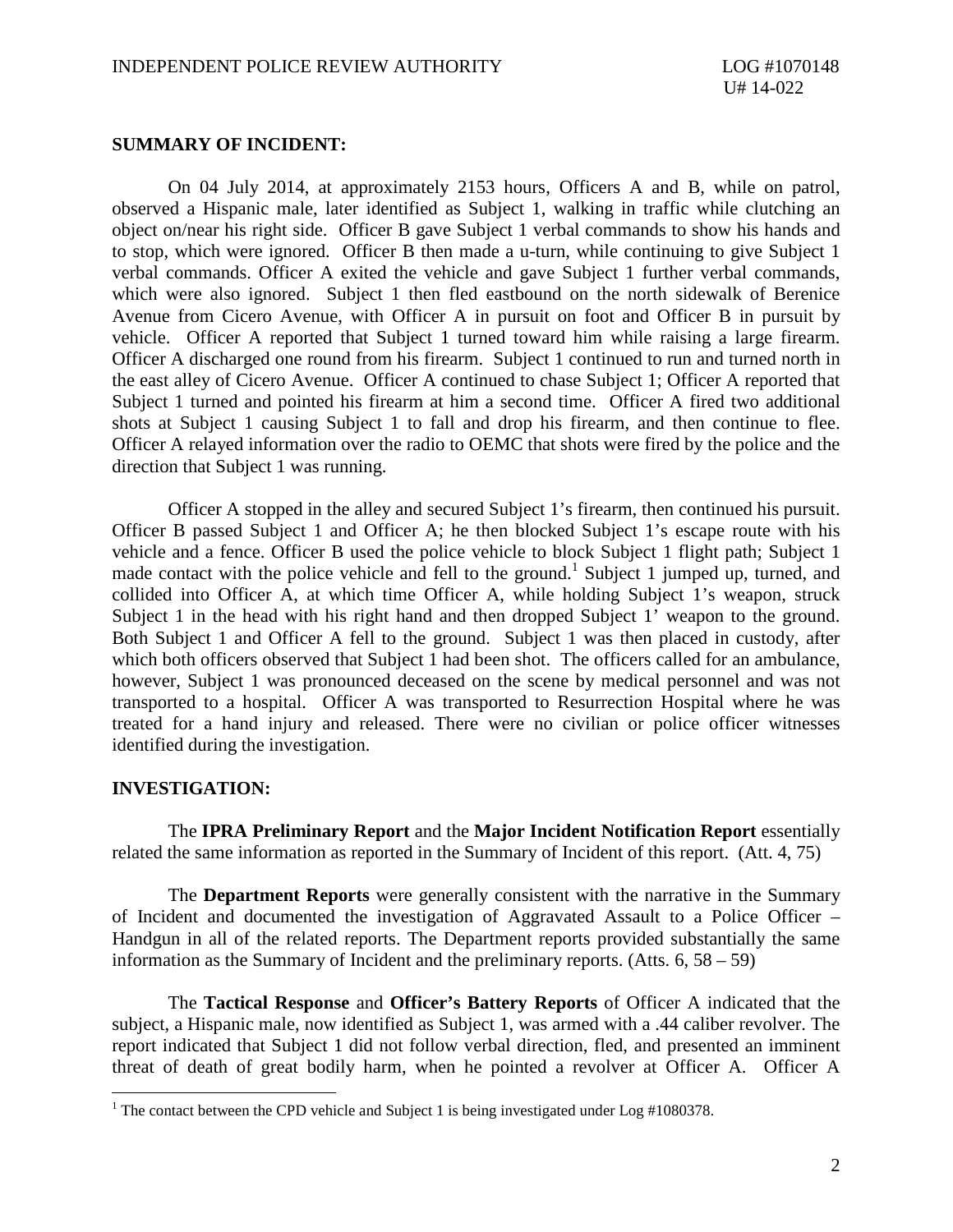responded by discharging his weapon three times at Subject 1, who later tackled Officer A to the ground. Officer A sustained a minor injury to his hand. (Atts. 7 - 8)

The **Traffic Crash Report** (RD# HX-331709) documented that upon coming to a stop after a small pursuit of a man with a gun, Officer B struck a fence at XXXX W. Byron. (Att. 11)

**Evidence Technician Photographs** depict the scene of the shooting from various angles and various locations of incident. Photographs were taken of Officer A's injury to his hand and his uniform, markers that were placed in the areas, Subject 1' weapon, and any other evidence related to this incident. The photographs of Subject 1 depicted abrasions to both of his knees, his upper left back and chest areas, and the right side of his face and body. (Atts. 37 - 40)

The **Event Queries** and **OEMC 911 Calls** indicated that shots were fired on 04 July 2014 at 2153 hours at the east alley of Cicero Avenue and Berenice Avenue at the location of 4748 W. Berenice Avenue, involving Beat 1634. The event queries and 911 calls also showed that the Crime Scene and the Evidence Technician Units were called while Beat 1731R stayed with the offender, now identified as Subject 1. (Atts. 19, 27-32).

During the **canvass** of the location of incident, Investigators spoke with Witness 1, who lives at XXXX W. Berenice and with her brother, Witness 2, who was visiting from out of town. Witnesses 1 and 2 stated that they were sitting on the porch watching the fireworks when at approximately 2130 hours, they observed a male Hispanic (now identified as Subject 1) walk out of the north alley and walk past their residence. Witnesses 1 and 2 stated that Subject 1 was holding his pants near his "crotch" area with his right hand and that it appeared that Subject 1 was holding something inside his pants. They did not observe anything further. Additional information was not discovered during the canvass. (Att. 15, 17)

In a conversation with **Witness 3** conducted on 05 July 2014 by Investigators during a canvass of the location, it was learned that on 04 July 2014 Witness 3 was in the alley by her residence (which forms a "T" with another alley) watching fireworks when she observed a marked police Tahoe coming down the alley. Witness 3 then observed as the Tahoe crashed into her fence. She went into the other alley and observed a "kid" (now identified as Subject 1) lying on the ground. A police officer was holding his head, while another officer stood off to the side. A silver gun approximately a foot and half long was also on the ground and the second officer appeared to be guarding it. Prior to the car crashing into the fence, Witness 3 did not hear or see anything unusual. In addition, Witness 3 did not see anyone else in the alley other than the two officers and the kid. (Att. 16)

**A video recording** from Alert Protective Services, one of the businesses in the area, located at XXXX N. Cicero, where the incident occurred, captured parts of the incident. The video recording captured a Hispanic male, now identified as Subject 1, fleeing from officers; Officer A pursuing Subject 1 on foot then Subject 1 slightly turning toward Officer A; Officer A fired a round while he chased Subject 1. Subject 1, who continued to flee, can be seen on the video falling to the ground and tossing what it appeared to be a gun. The video also shows Subject 1's baseball cap fall to the ground as he got up and continued to flee from the officers.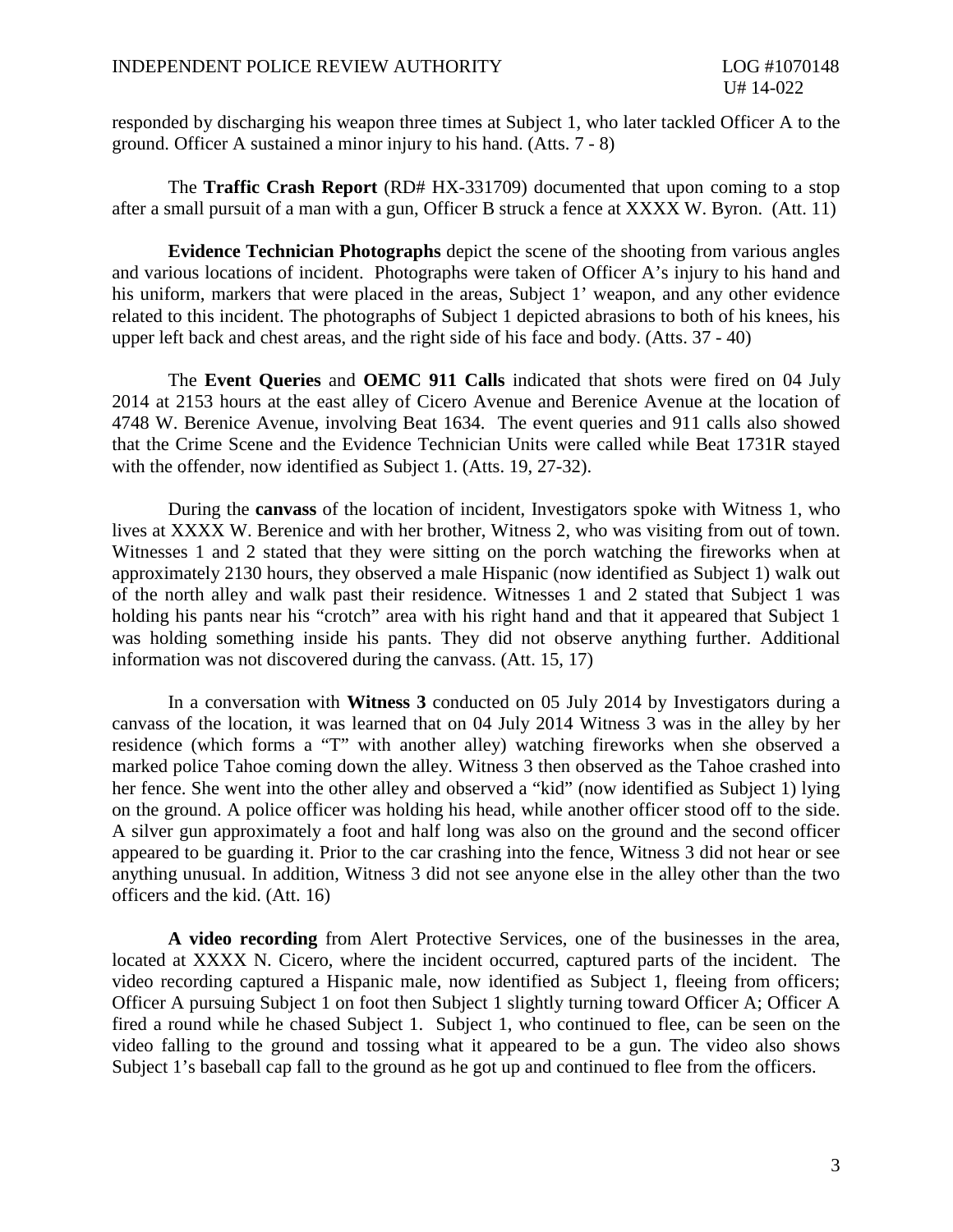The video shows that the patrol car passed both Officer A and Subject 1, then blocked Subject 1's flight path through the alley. Subject 1 can be seen falling to the ground after either colliding with the patrol vehicle that blocked his way or being struck by the patrol vehicle as it blocked his escape. After falling to the ground, Subject 1 immediately jumped up, turned away from the patrol car, and ran into Officer A. When Subject 1 collided into Officer A, they both fell to the ground. The video then shows that Officer A and Officer B placed Subject 1 in handcuffs. Subject 1 remained on the ground, handcuffed and motionless. Officers Officer A and Officer B remained near Subject 1 as additional police units arrived to the scene. (Att. 35, 47 – 48, 70)

A **second video** recording of the scene was completed after the incident occurred by a Chicago Police Evidence Technician. This video recording captured the location of incident, the scene, markers, victim/offender, evidence, and so on. (Att. 56)

The **In-Car Camera** recording from Beat 1621 captured the incident after the fact. This video recording documented the location of incident, the arrival of additional officers, supervisors and crime scene lab personnel. The in-car camera captured Subject 1 on the ground in the alley, the officers that placed yellow tape around the crime scene area and on-going police activity in the alley. The incident occurred in the parking area of one of the buildings at the location. (Att. 50 - 51)

The **In-Car Camera** for Beat 1634 was reported as inoperable at the scene; footage for Beat 1634, Vehicle #8613 was not found upon request. (Atts. 4, 14, 49)

The **Chicago Fire Department Ambulance Report** documented that ambulance #39 responded and that there was a person down from an unknown cause. (Att. 22)

The **Crime Scene Processing Reports** and **Property Inventory Reports** documented all the evidence collected and secured which included firearms: Ruger Super Redhawk .44 magnum revolver (which belonged to Subject 1) and a Sig Saur P220ST .45 semi-automatic (which belonged to Officer A); a handgun magazine with eight capacity belonging to the Sig Saur P220ST, three casings, one fired bullet, blood swabs, GSR kits, clothing of Subject 1, and Surveillance recording. The reports documented all the Department members that were involved, had responded and the investigating officers and technicians, the inventory items, photographs taken of the victim, offender, the locations of incident and a brief summary of the incident. (Atts.  $25 - 26$ ).

The **Medical Examiner's Postmortem Examination Report** and **Photographs** indicated that Subject 1 had a perforating gunshot wound entrance on his back. The wound course was back to front and slightly upward involving the skin, subcutaneous tissue, and musculature in the area, producing an exit wound in his front left shoulder. There was also a second gunshot wound of entrance on his right lower back.<sup>2</sup> The wound course was back to front, right to left, and upward. The wound involved the skin and subcutaneous tissue in the area, lacerating the right lobe of the liver, perforating the diaphragm, penetrating the upper lobe of the left lung, coming to rest in the upper lobe of the left lung. The wound caused injury to the

 $2$  Although the location of this entry wound is identified as on his lower back, a photograph of the gunshot wound established that it is on the side of his body, above his right hip. (Att. 52, Photograph #47)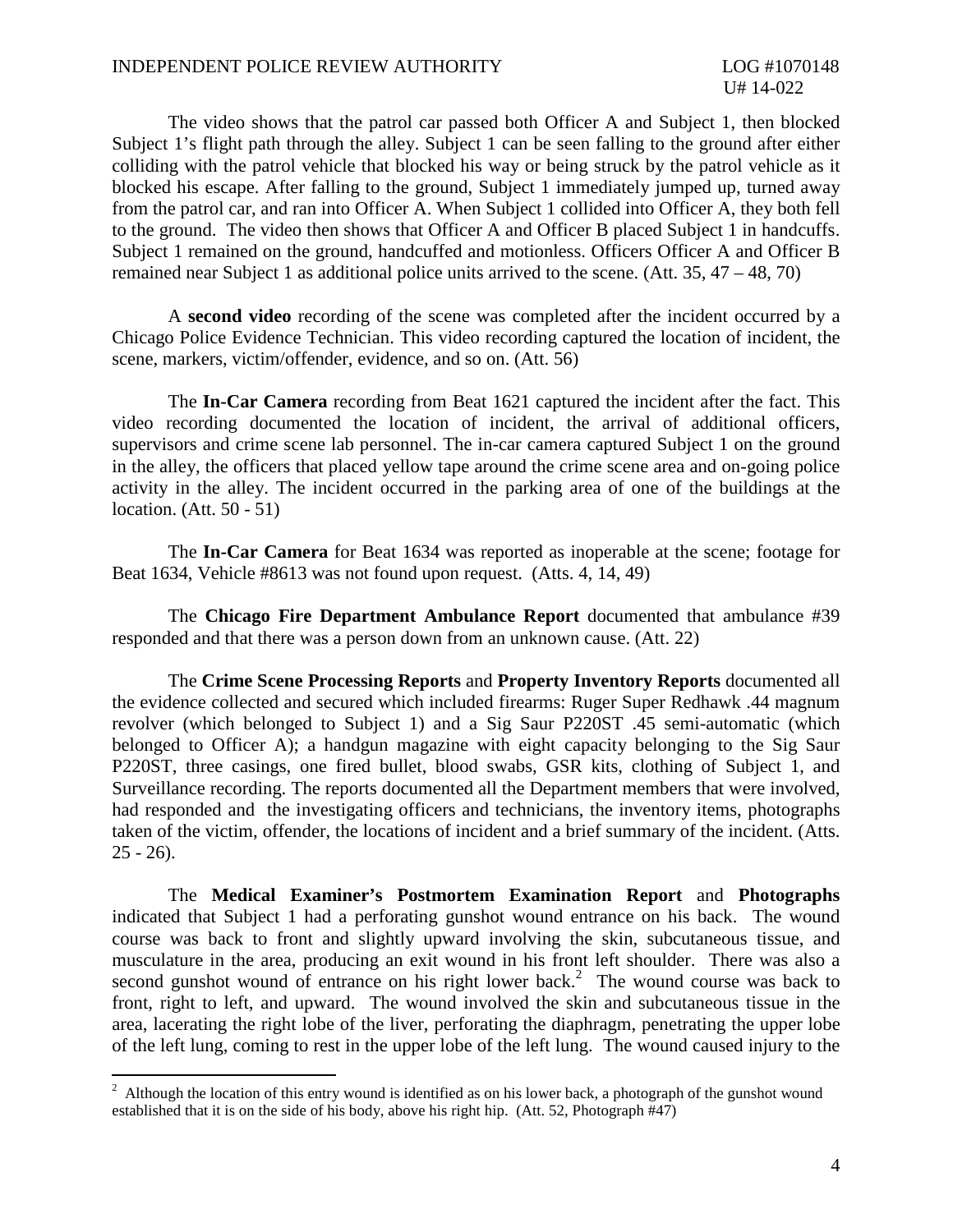liver and diaphragm, contusions of the lower lobe of the right lung, injury to the left lung, and bleeding into the chest and abdomen. A large-caliber, copper-jacketed, lead bullet was recovered from the upper lobe of the left lung. The results of the toxicology analysis revealed that Subject 1 was positive for ethanol, with the results of 72 mg/dl.<sup>3</sup> Medical Examiner photographs depicted the body, injuries and clothing of Subject 1 as well as the fired bullet retrieved from the body of Subject 1. The cause of death was multiple gunshot wounds. The manner of death was homicide (Att. 13, 52)

The **Illinois State Police (ISP) Forensic Science Laboratory Report** that was completed on 23 September 2014 documented that both firearms: a Ruger model Super Redhawk.44 Magnum caliber revolver (belonging to Subject 1) and a Sig Sauer, model P220 ST 45 Auto caliber, semi-automatic pistol (belonging to Officer A) were tested and found to be in proper firing conditions. Exhibit #4 – the Sig Sauer, model P220 ST 45 Auto caliber, semiautomatic pistol was operable and the shell casings and fired bullets were compared to Officer A's firearm and found to match this weapon. The examination of the recovered ballistic evidence in Exhibits #3 and #11 were both fired from the weapon documented in Exhibit #4. (Att. 57)

The **Illinois State Police Forensic Science Laboratory Report** that was completed on 15 September 2014 indicated that the revolver (Ruger model Super Redhawk.44 Magnum caliber revolver)<sup>4</sup> with five live cartridges recovered from the scene revealed no latent impressions suitable for comparison on the weapon. (Att. 60)

The **Synoptic report** documented that Sgt. A received notification from CPIC regarding the firearms discharge incident and proceeded to respond to Area North. Upon arrival, Sgt. Fiedler began the 20 minute observation period of Officer A, immediately after he was made available to him. Officer A was presented with the Notice of Alcohol and Drug Testing and a breath test was conducted at 0157 hours, and the BAC was .000. Sgt. A collected the urine specimen of Officer A at 0210 hours. The results for the entire tests that were conducted came back negative. (Att. 53)

On 07 May 2015, **Civil Suit #15-CV-03119** was received at IPRA. The civil suit was filed by the father of Subject 1 on behalf of his son, Subject 1, who died as a result of the injuries he sustained at the hands of the involved officers. The Complaint at Law alleged that the decedent (Subject 1) was struck by a police vehicle and died from multiple gunshot wounds to the back. It alleged that the involved officers used deadly force against Subject 1 under circumstances in which he presented no threat of death or serious bodily harm to the police officers or any other individual. The Complaint at Law further alleged that Subject 1 was unarmed at the time he was shot, and denied that the decedent pointed a gun at the officers at or before the time shots were fired at him. (Att. 61, 67)

In a statement to IPRA, **Witness Officer B** stated that on 04 July 2014, he and his partner, Officer A, were on patrol, going southbound on Cicero Avenue and as they approached Berenice, they saw an individual, now identified as Subject 1, crossing the street directly in front

 $3$  (72 mg/dl) is the equivalent of a .072 Blood Alcohol Concentration level.

<sup>&</sup>lt;sup>4</sup> This firearm was linked to Subject 1 through the surveillance videos, officer statements and inventory sheets. (Atts. 24, 35, 46, 63, and 70)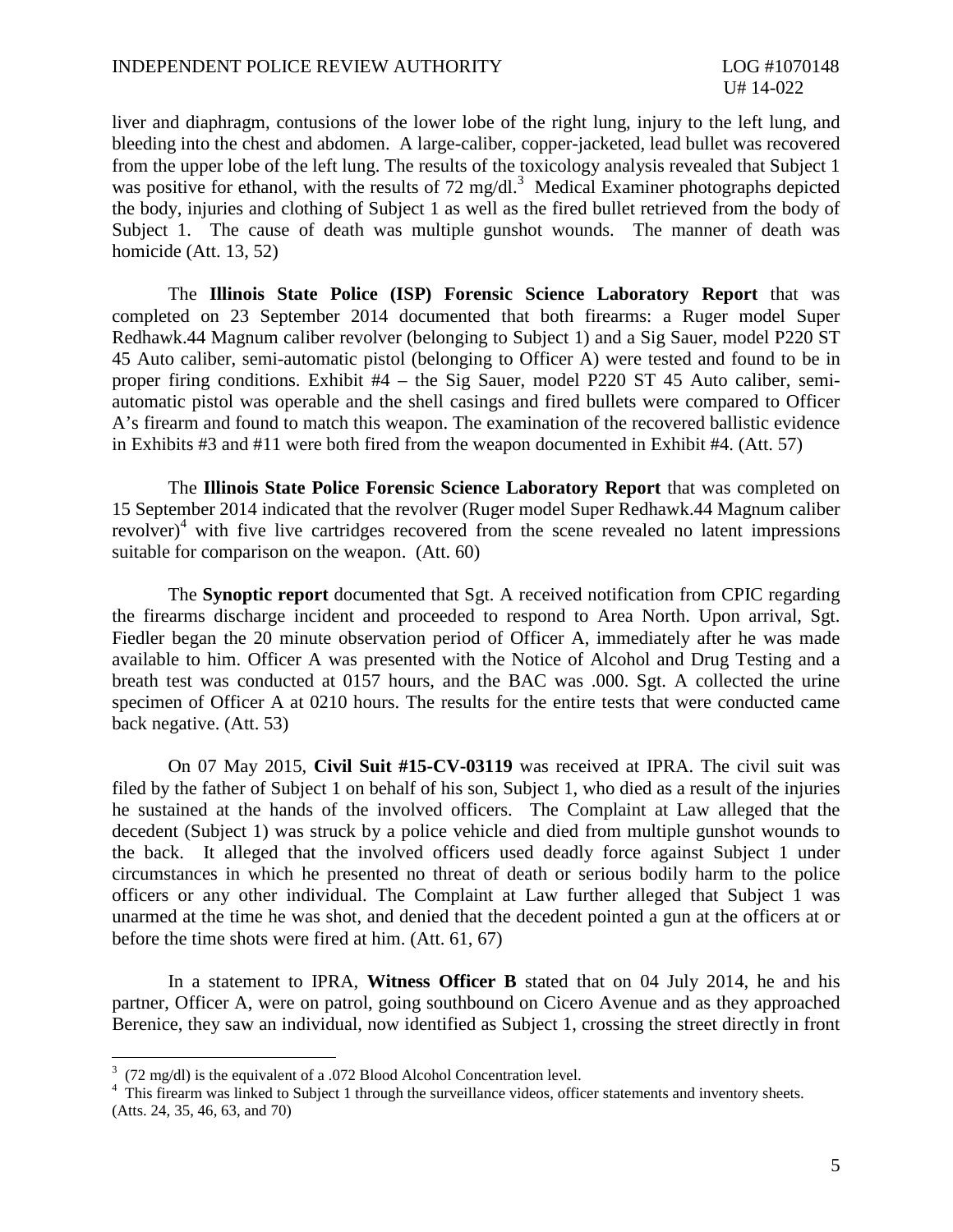of them, without stopping or looking at them. Officer B noticed that Subject 1 had his right arm clutched tight to his armpit like he was holding something or concealing something from their view. Officer B gave Subject 1 a command to "stop," which he failed to do, and instead continued to walk away. Officer B did a U-turn, stopped the car as he and Officer A attempted to conduct a field interview with Subject 1 due to the way he crossed in front of oncoming traffic without looking. Officer B stated that he hit the horn and gave Subject 1 verbal commands to show his hands and to stop, but Subject 1 failed to follow the verbal commands. As a result, Officer A exited the vehicle and gave further verbal commands to Subject 1, which also went ignored. Subject 1, in an attempt to flee Officer A, took off running. Officer A followed in pursuit of Subject 1. Officer B stated that he backed up the police vehicle and proceeded to go eastbound, parallel to Officer A and Subject 1 on Berenice.

Officer B observed his partner chasing Subject 1, while still giving verbal commands for him to stop. Subject 1 continued to run while still holding his arm tightly. Then Officer B saw Subject 1 turn toward Officer A from his right side and Officer B then heard a gunshot. Officer B did not see the shot being fired. Officer B then saw Officer A chasing Subject 1 as he ran toward the end of the Alert Protective Services building located at XXXX N. Cicero. Officer B saw Officer A fire two shots at Subject 1. Officer B turned left into the alley, following his partner and Subject 1. Officer B proceeded down the alley passing both Officer A and Subject 1, and positioned his police vehicle to block Subject 1 path of flight. Officer B got out of the vehicle, and cautiously walked around to the rear of the police vehicle where he observed that his partner had Subject 1 on the ground with his gun drawn out. Officer B placed handcuffs on Subject 1 to secure him. Both officers radioed dispatch to request an ambulance and a supervisor. Officer B then noticed a large caliber silver gun lying in front of Subject 1. (Att. 12, 45)

In a statement to IPRA on 06 July 2014, **Involved Officer A** stated that on 04 July 2014, he and his partner, Officer B, were on regular patrol heading southbound in the right lane of Cicero Avenue approaching Berenice when Subject 1 entered and crossed the street without looking, going eastbound. Officer A stated that Subject 1 was clutching the right side of his body with his right hand and right arm. Officer B called out to Subject 1 as he was crossing Cicero Avenue and Subject 1 disobeyed the verbal commands his partner had given. Officer B made a U-turn so that they were facing northbound as Subject 1 crossed the center lane. Officer A also gave verbal commands to Subject 1 to stop, which were also ignored. Officer B used the air horn to get the attention of subject 1, but Subject 1 ignored that as well. Officer A exited the vehicle, gave additional commands to Subject 1, who continued to ignore the officers. Officer A approached Subject 1 from behind, and Subject 1 took off running eastbound on the north sidewalk of Berenice, still clutching the right side of his body.

Officer A stated that in his professional experience, he believed that Subject 1 had a weapon and was attempting to conceal it. As Officer A continued his pursuit, he saw Subject 1 cross his left hand over to the right side of his body. He then saw Subject 1 drop his right hand and use both of his hands to place a large revolver into his right hand, while continuing to run. It is at this point, that Officer A drew his weapon from the holster. Subject 1 began to turn his body to his right, back towards Officer A, while raising his gun. Officer A, in fear for his life, drew his weapon and fired one round. Officer A stated that Subject 1 did not seem affected by the shot because he had no reaction, so Officer A did not believe that Subject 1 had been hit. He stated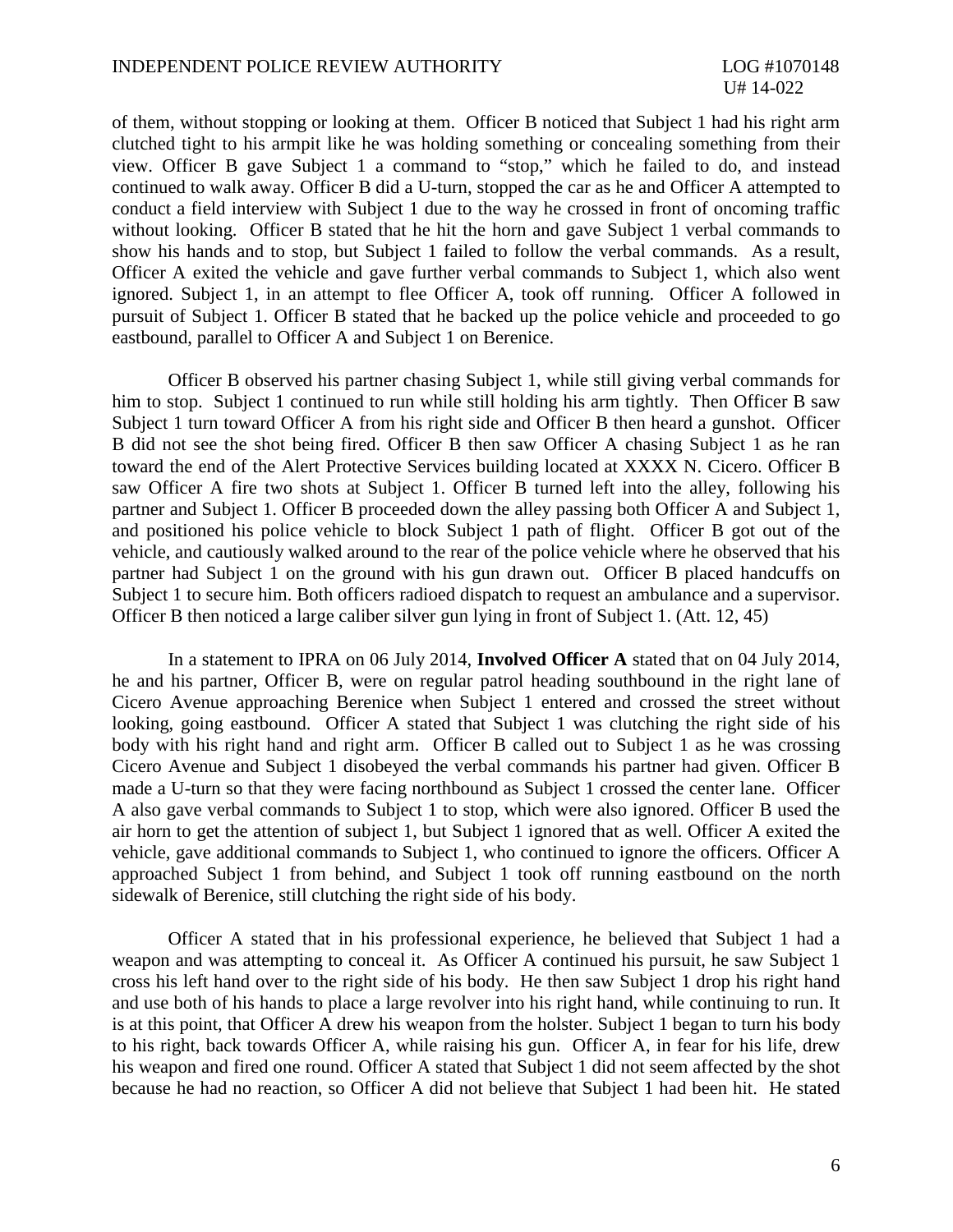that Subject 1 continued running at full speed eastbound on Berenice, and then turned northbound into the east alley of Cicero Avenue.

As Officer A turned into the alley, he observed that there was an empty parking lot behind the building adjacent to the alley. Subject 1 then turned to his left, still going northbound and still holding the gun. Officer A saw Subject 1 pointing the gun at him again, and in fear for his life, he fired two rounds in the direction of Subject 1. Officer A stated that Subject 1 fell to the ground and lost control of the gun, but Subject 1 immediately got up and began to run at full speed again northbound in the alley.

Officer A then noticed that his partner was parallel to him on Berenice, pulled the police vehicle into the alley and chased after Subject 1 northbound. Officer A saw the gun that Subject 1 had dropped on the ground and recovered it with his left hand, while holding his gun in his right hand. At that time, Officer A broadcast over the radio that 'shots had been fired' and provided the location of incident. He then saw his partner drive the police vehicle toward a fence to cut off Subject 1' path of flight. Officer A saw Subject 1 fall down alongside the squad car, but he immediately got back up and began to flee southbound in the alley. Officer A gave Subject 1 verbal direction to get down on the ground as Officer A began to move closer to Subject 1 to cut off his path. Subject 1 then charged directly at Officer A in an attempt to tackle him.

Officer A used his right hand while holding his gun in it, to protect himself from the attack and made contact with the left side of the head or face of Subject 1, inadvertently striking Subject 1 with his gun. Officer A stated that he did not intentionally struck Subject 1 with his weapon which he was still holding. Then, both Subject 1 and Officer A fell to the ground. Officer A was able to immediately get up and cover Subject 1 with his pistol. Officer B then placed Subject 1 in handcuffs. Officer A placed Subject 1' gun down on the ground to assist his partner, while still covering Subject 1 with his pistol. Officer A stated that he placed the firearm belonging to Subject 1 on the ground in the alley away from Subject 1. He observed blood on the face of Subject 1 and both officers called for an ambulance. According to Officer A, Subject 1 did not speak with either officer, nor did either officer attempt to communicate with Subject 1. (Att. 46)

## **CONCLUSION AND FINDING:**

This investigation found that the use of deadly force by Officer A was in compliance with both Illinois State Law and Chicago Police Department Directives as outlined by the Use of Force Model; the Illinois State statute; and the Chicago Police Department's General Order 03- 02-03, III, which states:

- A. "a sworn member is justified in using force likely to cause death or great bodily harm only when he or she reasonably believes that such force is necessary:
	- 1. to prevent death or great bodily harm to the sworn member or to another person, or: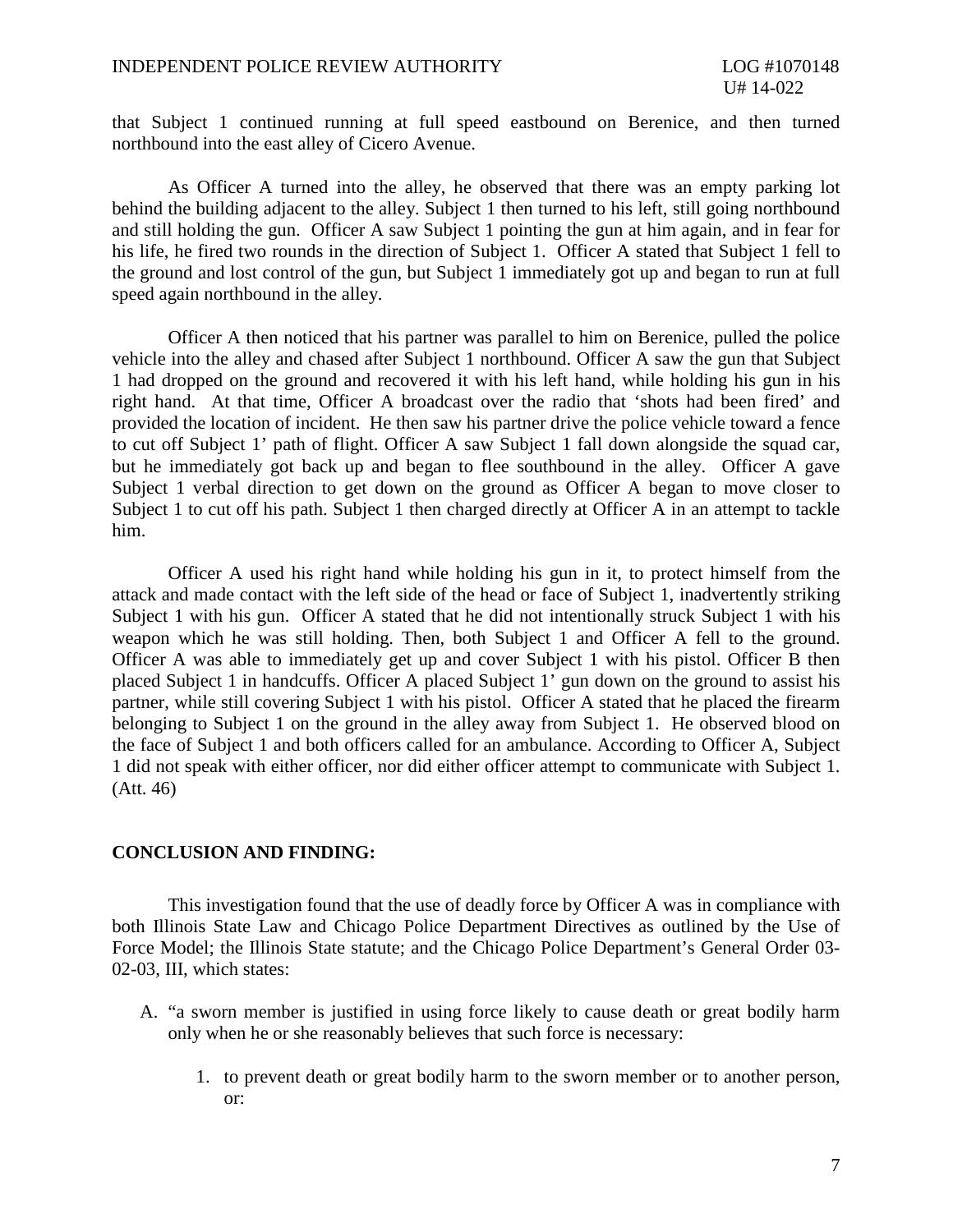- 2. to prevent an arrest from being defeated by resistance or escape and the sworn member reasonably believes that the person to be arrested:
	- a. has committed or has attempted to commit a forcible felony which involves the infliction, threatened infliction, or threatened use of physical force likely to cause death or great bodily harm or;
	- b. is attempting to escape by use of a deadly weapon or;
	- c. otherwise indicates that he or she will endanger human like or inflict great bodily harm unless arrested without delay."

Although Officer A's firearm discharges at Subject 1 were outside the frame of the surveillance cameras, the moments immediately before and after the shooting were recorded, and are consistent with the narrative provided by Officer A and support that Subject 1 was armed as he fled. Similarly, the physical evidence, including the position of the recovered cartridge casings, the weapon recovered from Subject 1 dropped it, and the path of a bullet through Subject 1' body are consistent with Officer A's description of the incident.

The video footage from the south side of the building recorded the initial encounter between the officers and Subject 1; it documented Subject 1 running from the officers on the sidewalk along the building. The video footage shows Subject 1 holding the right side of his waist, and then removing a shiny object from his right side. Officer A then removes his weapon from his holster. According to Officer A, during this foot pursuit, Subject 1 pointed a weapon at him. Although the surveillance footage did not capture this gesture, the actions of both parties before they ran out of the camera frame supported the narrative reported by Officer A.

The locations of the cartridge casings are also consistent with Officer A's description of where he discharged his firearm. Officer A reported that when Subject 1 initially pointed a weapon at him, he feared for his life and fired a single shot at Subject 1, who continued running. A single cartridge case from Officer A's weapon was recovered on the south side of the sidewalk along the path of the foot pursuit. Additionally, Officer B reported that prior to Officer A firing his weapon, Officer B observed Subject 1 turn towards Officer A. According to Officer A, Subject 1 continued to run and then pointed his weapon at Officer A a second time. Again, in fear for his life, Officer A fired his weapon two more times at Subject 1. Two additional cartridge cases were recovered farther along the path of the foot pursuit, near the intersection of the sidewalk, parking lot and alley.

The video footage that records the alley to the east of the building is also consistent with Officer A's description of events following his firearm discharge. Officer A reported that after he fired his weapon the second and third times, Subject 1 fell and dropped a firearm, which Officer A then recovered. The video footage from the east side of the building documented that as Subject 1 ran into the alley; he fell to the ground and dropped a large shiny object. Subject 1 quickly regained his footing and continued running. Although the video footage does not clearly identify the dropped object, it captured Officer A as he stopped to pick up the shiny object that Subject 1 had dropped. We now know that this item, which was recovered and entered into evidence, was a .44 Caliber Magnum Revolver.